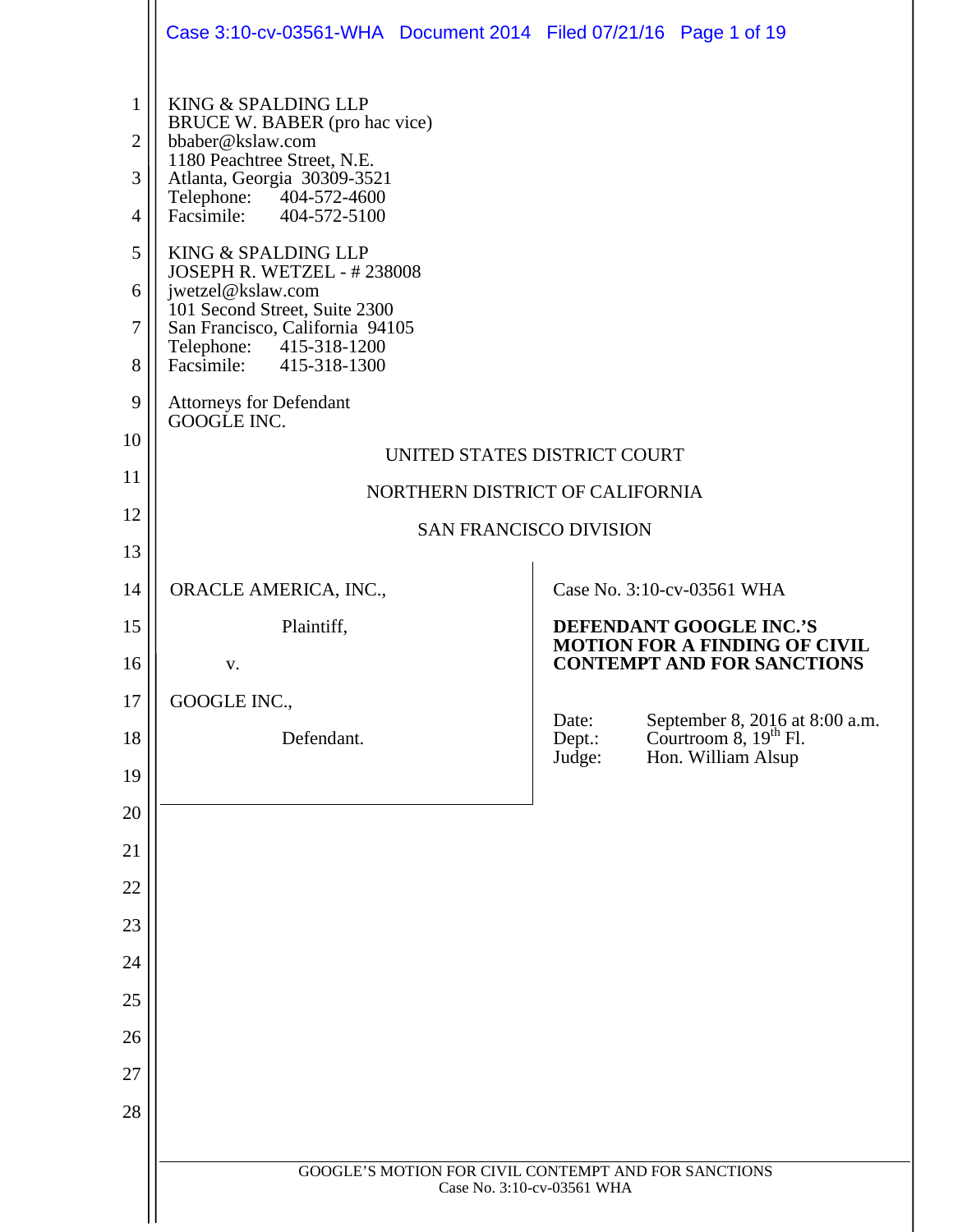1

| $\overline{c}$ | <b>NOTICE OF MOTION AND MOTION</b>                                                            |
|----------------|-----------------------------------------------------------------------------------------------|
| 3              |                                                                                               |
| $\overline{4}$ | TO ALL PARTIES AND THEIR COUNSEL OF RECORD:                                                   |
| 5              |                                                                                               |
| 6              | PLEASE TAKE NOTICE that the motion of defendant Google Inc. ("Google") for a                  |
| 7              | finding of civil contempt and for sanctions as set forth below will be heard on Thursday,     |
| 8              | September 8, 2016, at 8:00 a.m. or as soon thereafter as counsel may be heard, before the     |
| 9              | Honorable William Alsup, in Courtroom 8, 19th Floor, U.S. Courthouse, 450 Golden Gate         |
| 10             | Avenue, San Francisco, California.                                                            |
| 11             |                                                                                               |
| 12             | PLEASE TAKE NOTICE that, in accordance with the Court's June 30, 2016 and                     |
| 13             | July 20, 2016 Orders (ECF 1992, ECF 2009), Rule 37(b)(2) of the Federal Rules of Civil        |
| 14             | Procedure, and the inherent powers of the Court, defendant Google Inc. ("Google") hereby      |
| 15             | moves for entry of an Order:                                                                  |
| 16             | (1)<br>finding defendant Oracle America, Inc. and its outside counsel,                        |
| 17             | Orrick Herrington & Sutcliffe LLP, in civil contempt for violation of the                     |
| 18             | Protective Order entered in this action on December 20, 2010;                                 |
| 19             | (2)<br>awarding Google its reasonable costs and expenses, including                           |
| 20             | attorneys' fees, incurred as a result of Oracle's conduct; and                                |
| 21             | for such other and further relief as the Court deems just and<br>(3)                          |
| 22             | proper.                                                                                       |
| 23             | This motion is based on this Notice of Motion and Motion; the Memorandum in                   |
| 24             | Support set forth below; the materials submitted concurrently herewith; the record in this    |
| 25             | matter, including the prior motions, briefs and declarations cited herein; and such other and |
| 26             | further papers, evidence and argument as may be submitted in connection with this Motion.     |
| 27             |                                                                                               |
| 28             |                                                                                               |
|                | $\mathbf{1}$                                                                                  |
|                | GOOGLE'S MOTION FOR CIVIL CONTEMPT AND FOR SANCTIONS<br>Case No. 3:10-cv-03561 WHA            |
|                |                                                                                               |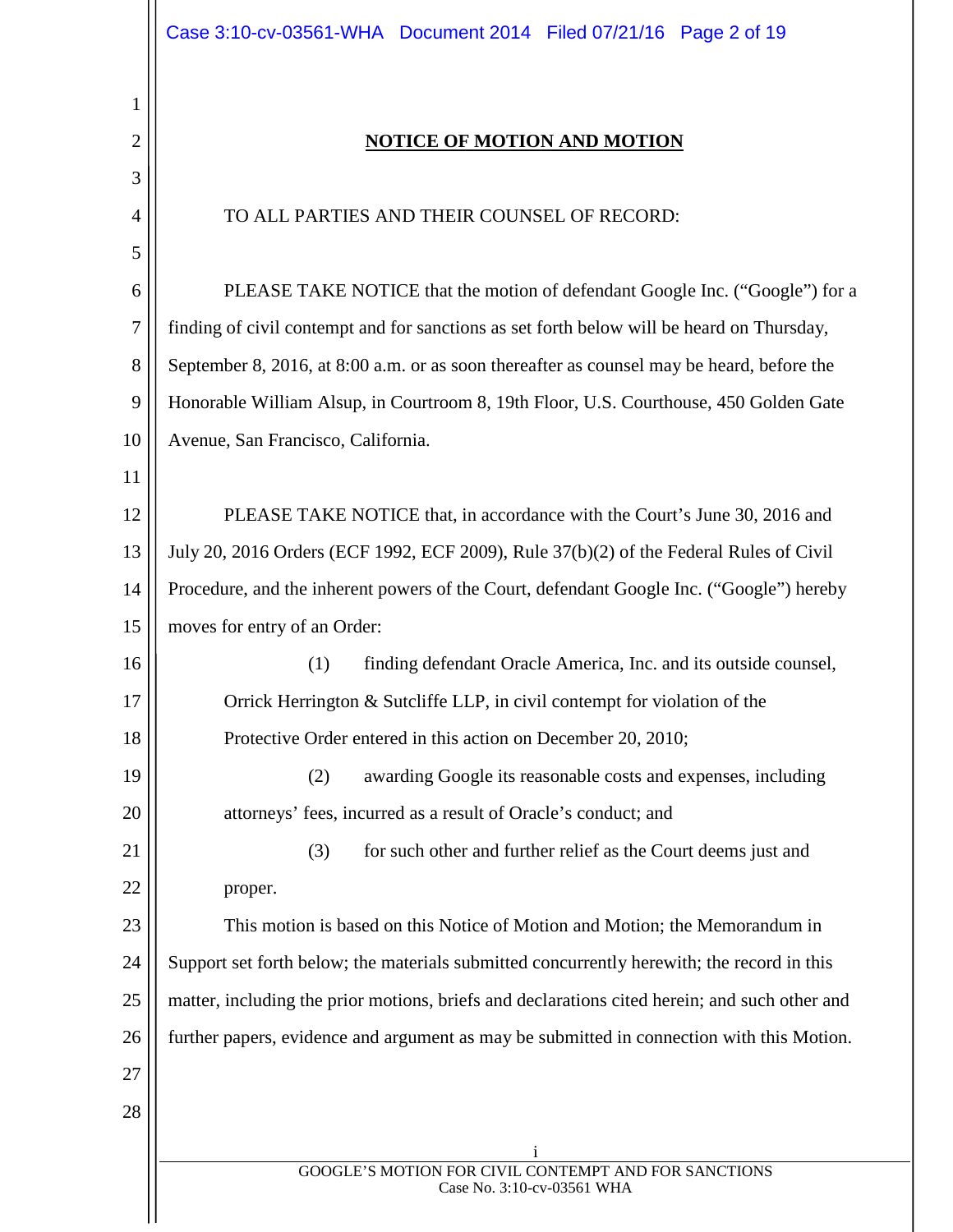|                | Case 3:10-cv-03561-WHA  Document 2014  Filed 07/21/16  Page 3 of 19 |  |
|----------------|---------------------------------------------------------------------|--|
| $\mathbf{1}$   |                                                                     |  |
| $\overline{2}$ |                                                                     |  |
| 3              | <b>TABLE OF CONTENTS</b>                                            |  |
| $\overline{4}$ |                                                                     |  |
| 5              |                                                                     |  |
| 6              |                                                                     |  |
| $\overline{7}$ |                                                                     |  |
| 8              |                                                                     |  |
| 9              | A <sub>1</sub>                                                      |  |
| 10             | B.                                                                  |  |
| 11             |                                                                     |  |
| 12             | $C_{\cdot}$                                                         |  |
| 13<br>14       |                                                                     |  |
| 15             |                                                                     |  |
| 16             |                                                                     |  |
| 17             |                                                                     |  |
| 18             |                                                                     |  |
| 19             |                                                                     |  |
| 20             |                                                                     |  |
| 21             |                                                                     |  |
| 22             |                                                                     |  |
| 23             |                                                                     |  |
| 24             |                                                                     |  |
| 25             |                                                                     |  |
| 26             |                                                                     |  |
| 27             |                                                                     |  |
| 28             |                                                                     |  |
|                | $\rm ii$<br>GOOGLE'S MOTION FOR CIVIL CONTEMPT AND FOR SANCTIONS    |  |
|                | Case No. 3:10-cv-03561 WHA                                          |  |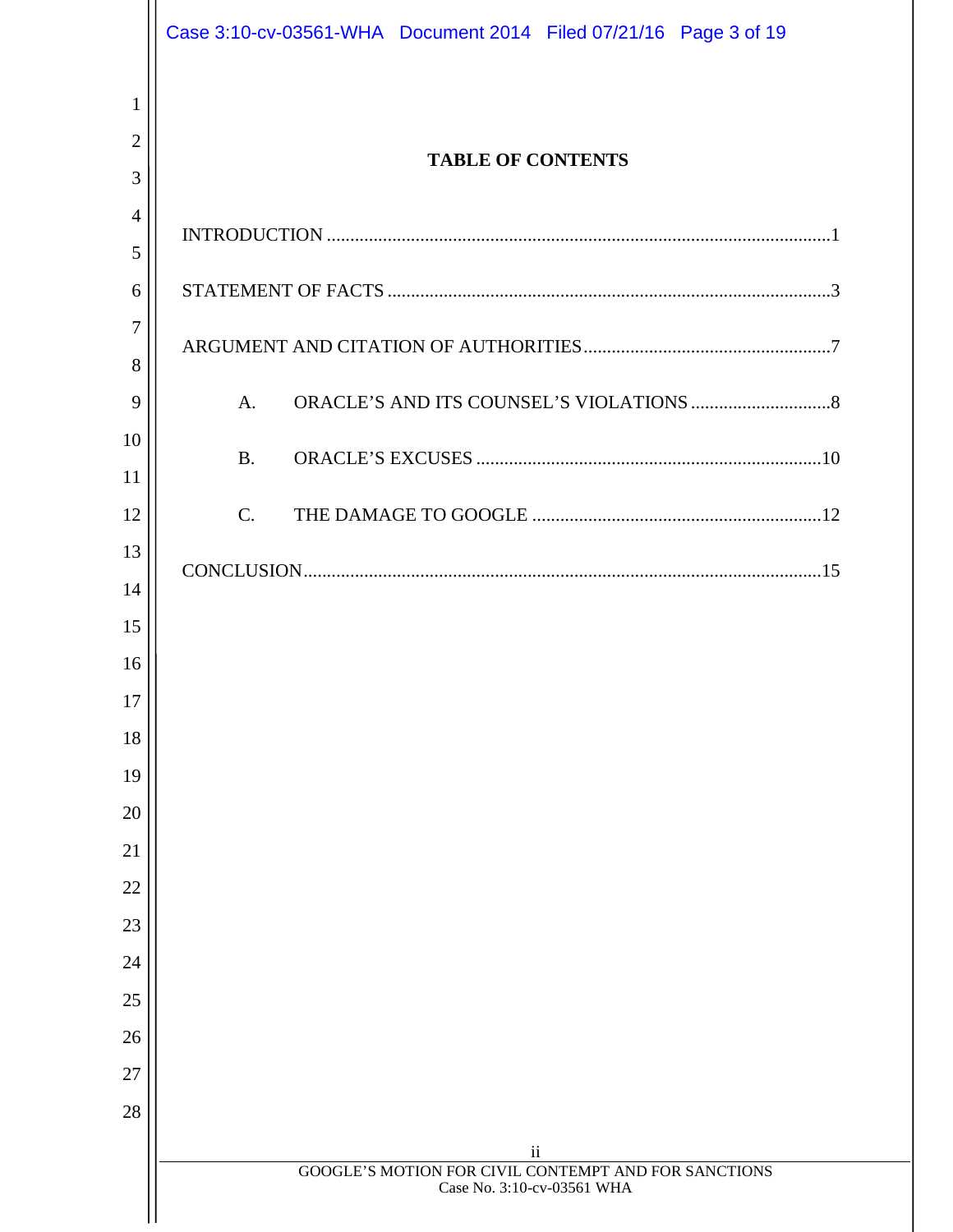|                | Case 3:10-cv-03561-WHA  Document 2014  Filed 07/21/16  Page 4 of 19                                                         |
|----------------|-----------------------------------------------------------------------------------------------------------------------------|
| 1              | <b>TABLE OF AUTHORITIES</b>                                                                                                 |
| $\overline{2}$ | <b>CASES</b>                                                                                                                |
| 3              | Apple, Inc. v. Samsung Elecs. Co., Ltd.,                                                                                    |
| 4              | No. 5:11-cv-01846-LHK (PSG),                                                                                                |
| 5              | Beam Sys. v. Checkpoint Sys.,                                                                                               |
| 6              | No. CV95-4068-RMT (AJWx),                                                                                                   |
| 7              | Bradford Techs., Inc. v. NCV Software.com,<br>No. C 11-04621 EDL,                                                           |
| 8              |                                                                                                                             |
| 9              | Colaprico v. Sun Microsystems, Inc.,<br>No. 90-20610 SW,                                                                    |
| 10             |                                                                                                                             |
| 11             | Falstaff Brewing Corp. v. Miller Brewing Co,                                                                                |
| 12             |                                                                                                                             |
| 13             | FTC v. Affordable Media, LLC,                                                                                               |
| 14             | Harmston v. City & Cty. of S.F.,                                                                                            |
| 15             | No. C 07-01186 SI,                                                                                                          |
| 16             | In re Dual-Deck Video Cassette Recorder Antitrust Lit.,                                                                     |
| 17<br>18       | Lasar v. Ford Motor Co.,                                                                                                    |
| 19             | Life Techs. Corp. v. Biosearch Techs., Inc.,                                                                                |
| 20             | No. C-12-00852-WHA (JCS),<br>2012 U.S. Dist. LEXIS 63974 (N.D. Cal. May 7, 2012) 14n, 15                                    |
| 21             | Systemic Formulas, Inc. v. Kim,<br>No. 1:07-CV-159 TC,                                                                      |
| 22             |                                                                                                                             |
| 23             | United States v. Bazaarvoice, Inc.,<br>No. 13-cv-00133-WHO,                                                                 |
| 24             |                                                                                                                             |
| 25<br>26       | <b>OTHER AUTHORITIES</b>                                                                                                    |
| 27<br>28       | Model Protective Order for Litigation Involving Patents,<br>Highly Sensitive Confidential Information and/or Trade Secrets, |
|                | iii                                                                                                                         |
|                | GOOGLE'S MOTION FOR CIVIL CONTEMPT AND FOR SANCTIONS<br>Case No. 3:10-cv-03561 WHA                                          |
|                |                                                                                                                             |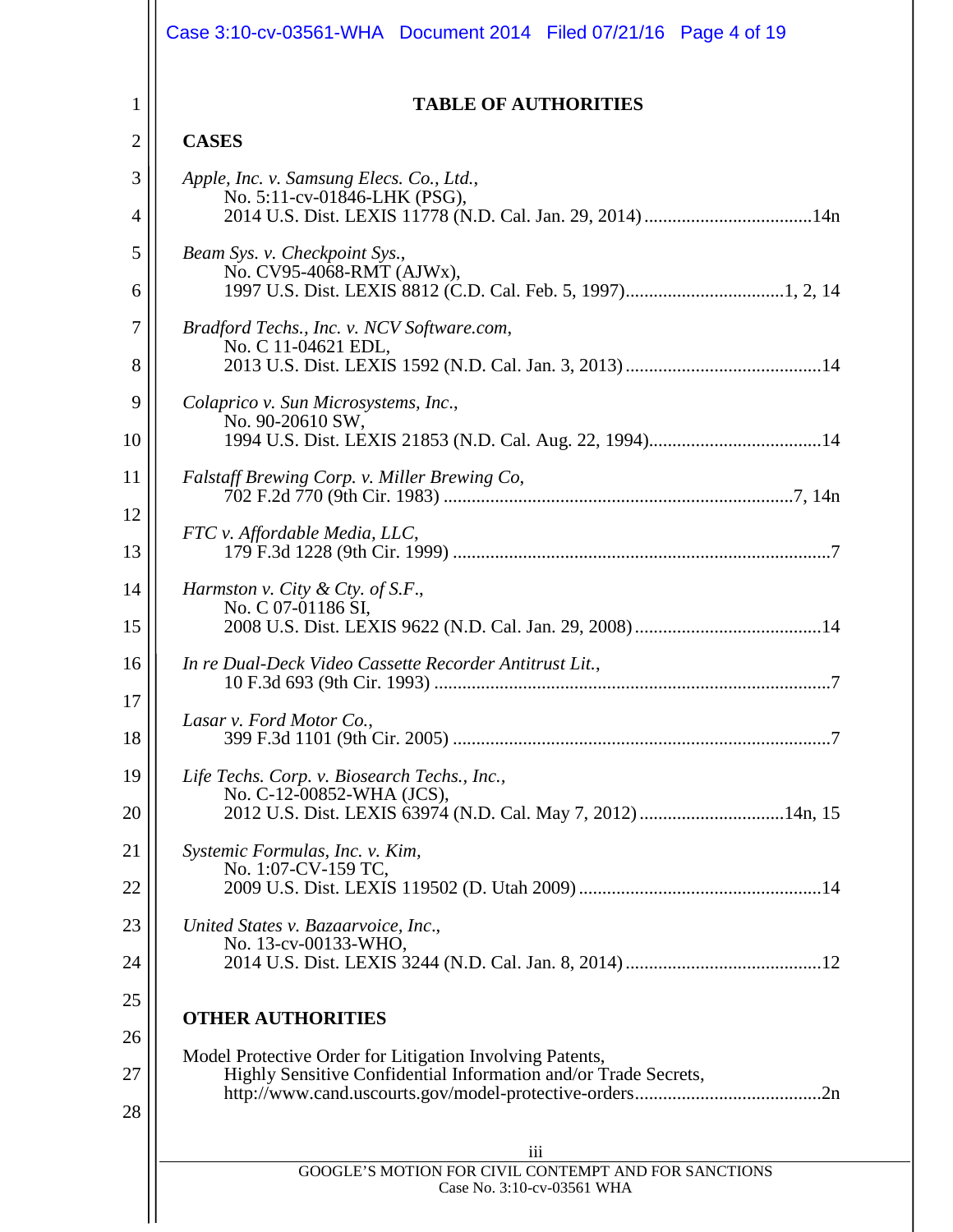| 1 |
|---|

 $\mathbf{L}$ 

# **MEMORANDUM IN SUPPORT OF MOTION FOR SANCTIONS INTRODUCTION**

| 3              | On January 14, 2016, Oracle's counsel Annette Hurst disclosed in open court, during a                                                              |
|----------------|----------------------------------------------------------------------------------------------------------------------------------------------------|
| $\overline{4}$ | discovery hearing before Magistrate Judge Ryu at which at least one reporter was present,                                                          |
| 5              | information of both Google and non-party Apple Inc. ("Apple") that was produced in                                                                 |
| 6              | discovery and designated as "Highly Confidential – Attorneys' Eyes Only" under the "Joint"                                                         |
| $\overline{7}$ | Stipulated Protective Order For Litigation Involving Patents, Highly Sensitive Confidential                                                        |
| $8\,$          | Information And/Or Trade Secrets" entered in this action in December of 2010. ECF 66;                                                              |
| 9              | ECF 68 (the "Protective Order"). Following Ms. Hurst's disclosures, Oracle and its counsel                                                         |
| 10             | consistently refused to cooperate with (or, in some instances, even respond to) Google's                                                           |
| 11             | attempts to limit the dissemination of the improperly disclosed information—and instead                                                            |
| 12             | advanced a series of denials, excuses and purported justifications for the disclosures. Judge                                                      |
| 13             | Ryu did eventually seal the portions of the January 14 hearing transcript that contain Ms.                                                         |
| 14             | Hurst's disclosures. ECF 1444; ECF 1541. But by that time the damage had been done: Ms.                                                            |
| 15             | Hurst's disclosures had become widespread global headline news.                                                                                    |
| 16             | Scrupulous compliance with protective orders is critical to the integrity of the litigation                                                        |
| 17             | process. The purpose of a protective order is to facilitate necessary discovery while at the                                                       |
| 18             | same time assuring that sensitive, highly confidential information produced in discovery                                                           |
| 19             | remains confidential and does not end up as headline news. In Beam Sys. v. Checkpoint Sys.,                                                        |
| 20             | No. CV95-4068-RMT (AJWx), 1997 U.S. Dist. LEXIS 8812 (C.D. Cal. Feb. 5, 1997),                                                                     |
| 21             | Magistrate Judge Wistrich recognized the importance of protective orders in litigation such as                                                     |
| 22             | this:                                                                                                                                              |
| 23             | The use of protective orders is vital to the efficient litigation of                                                                               |
| 24             | every stage of many intellectual property disputes. If protective orders<br>were not issued to safeguard the confidentiality of trade secrets and  |
| 25             | other confidential commercial information when warranted by the<br>circumstances, litigants would be forced to choose between fully                |
| 26             | presenting their claims or defenses (and thereby destroying their trade<br>secrets through disclosure to competitors or the public), or foregoing  |
| 27             | their claims or defenses (in order to keep their trade secrets and other<br>sensitive information confidential). In addition, if protective orders |
| 28             | were widely believed to be ineffective, the litigation of intellectual<br>property claims would become even more complex and protracted than       |
|                |                                                                                                                                                    |
|                | GOOGLE'S MOTION FOR CIVIL CONTEMPT AND SANCTIONS<br>Case No. 3:10-cv-03561 WHA                                                                     |
|                |                                                                                                                                                    |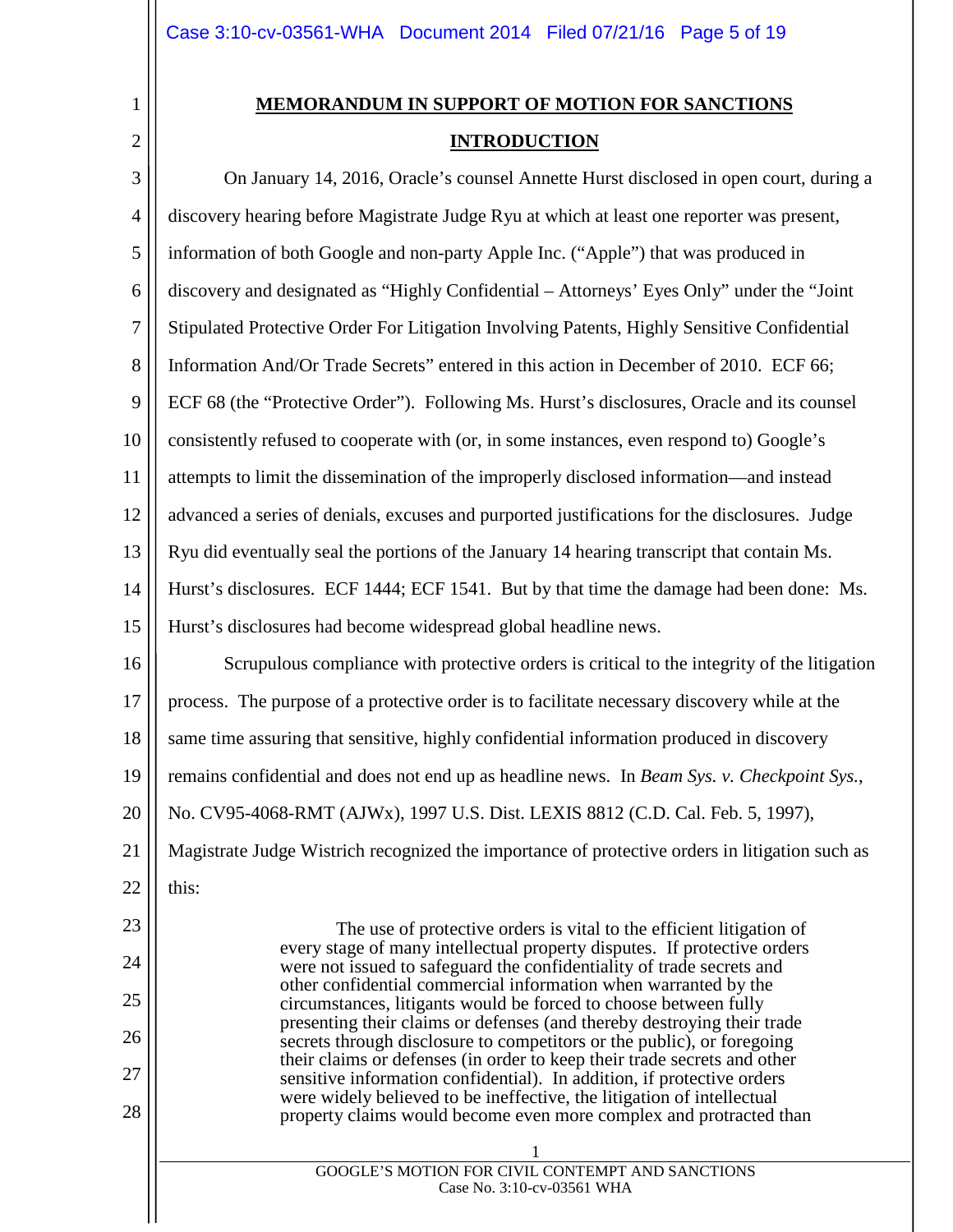|                          | Case 3:10-cv-03561-WHA Document 2014 Filed 07/21/16 Page 6 of 19                                                                                                                                                                                                                                                                             |
|--------------------------|----------------------------------------------------------------------------------------------------------------------------------------------------------------------------------------------------------------------------------------------------------------------------------------------------------------------------------------------|
| 1<br>$\overline{2}$<br>3 | the nature of such cases already requires. Among other things,<br>discovery disputes would proliferate, as parties struggled desperately to<br>withhold confidential information from potentially ruinous disclosure<br>whenever possible.                                                                                                   |
| $\overline{4}$<br>5      | Because of the important interests at stake, it is essential that<br>protective orders be respected. Carelessness in complying with<br>protective orders, or willful violation of protective orders, impairs their<br>usefulness and interferes with the ability of courts to effectively manage                                             |
| 6<br>$\overline{7}$      | the litigation of intellectual property disputes. Accordingly, violations<br>of protective orders issued to safeguard the confidentiality of trade<br>secrets and other confidential information cannot and must not be<br>tolerated. Not surprisingly, the sanctions that can be imposed for<br>violating a protective order may be severe. |
| 8<br>9                   | Beam Sys., 1997 U.S. Dist. LEXIS 8812, at *6-7 (internal citation omitted).                                                                                                                                                                                                                                                                  |
| 10                       | Judge Wistrich's observations apply with special significance in this case. This has                                                                                                                                                                                                                                                         |
| 11                       | been a highly-publicized matter that has been followed closely by traditional print as well as                                                                                                                                                                                                                                               |
| 12                       | online business and technical media—and by numerous companies that have business dealings                                                                                                                                                                                                                                                    |
| 13                       | with Google and/or Oracle. As a result of Ms. Hurst's disclosures and Oracle's failure to help                                                                                                                                                                                                                                               |
| 14                       | remedy the effects of the disclosures, the types of consequences predicted by Judge Wistrich                                                                                                                                                                                                                                                 |
| 15                       | became real. The highly confidential information disclosed by Ms. Hurst became headline                                                                                                                                                                                                                                                      |
| 16                       | news and thereby available to third parties involved in negotiations with both Google and                                                                                                                                                                                                                                                    |
| 17                       | Apple; Google was required to engage in motion practice to minimize any further effects of the                                                                                                                                                                                                                                               |
| 18                       | disclosures; Apple was required to submit a declaration explaining the confidentiality of the                                                                                                                                                                                                                                                |
| 19                       | disclosed information; and LG Electronics, a third party, used the disclosures as part of its                                                                                                                                                                                                                                                |
| 20                       | justification for a motion for protective order.                                                                                                                                                                                                                                                                                             |
| 21                       | The Protective Order in this case is based on the Court's model protective order for                                                                                                                                                                                                                                                         |
| 22                       | cases such as this, <sup>1</sup> and there are countless other technology disputes of all sizes pending in                                                                                                                                                                                                                                   |
| 23                       | this District that are governed by similar protective orders. Google believes that the issues                                                                                                                                                                                                                                                |
| 24                       | relating to Ms. Hurst's disclosures and Oracle's subsequent conduct are therefore important                                                                                                                                                                                                                                                  |
| 25                       | ones that cannot go unaddressed. Google seeks an order finding that Ms. Hurst, Oracle and                                                                                                                                                                                                                                                    |
| 26                       |                                                                                                                                                                                                                                                                                                                                              |
| 27<br>28                 | See Model Protective Order for Litigation Involving Patents, Highly Sensitive<br>Confidential Information and/or Trade Secrets, http://www.cand.uscourts.gov/model-<br>protective-orders.                                                                                                                                                    |
|                          |                                                                                                                                                                                                                                                                                                                                              |

<span id="page-5-0"></span>GOOGLE'S MOTION FOR CIVIL CONTEMPT AND SANCTIONS Case No. 3:10-cv-03561 WHA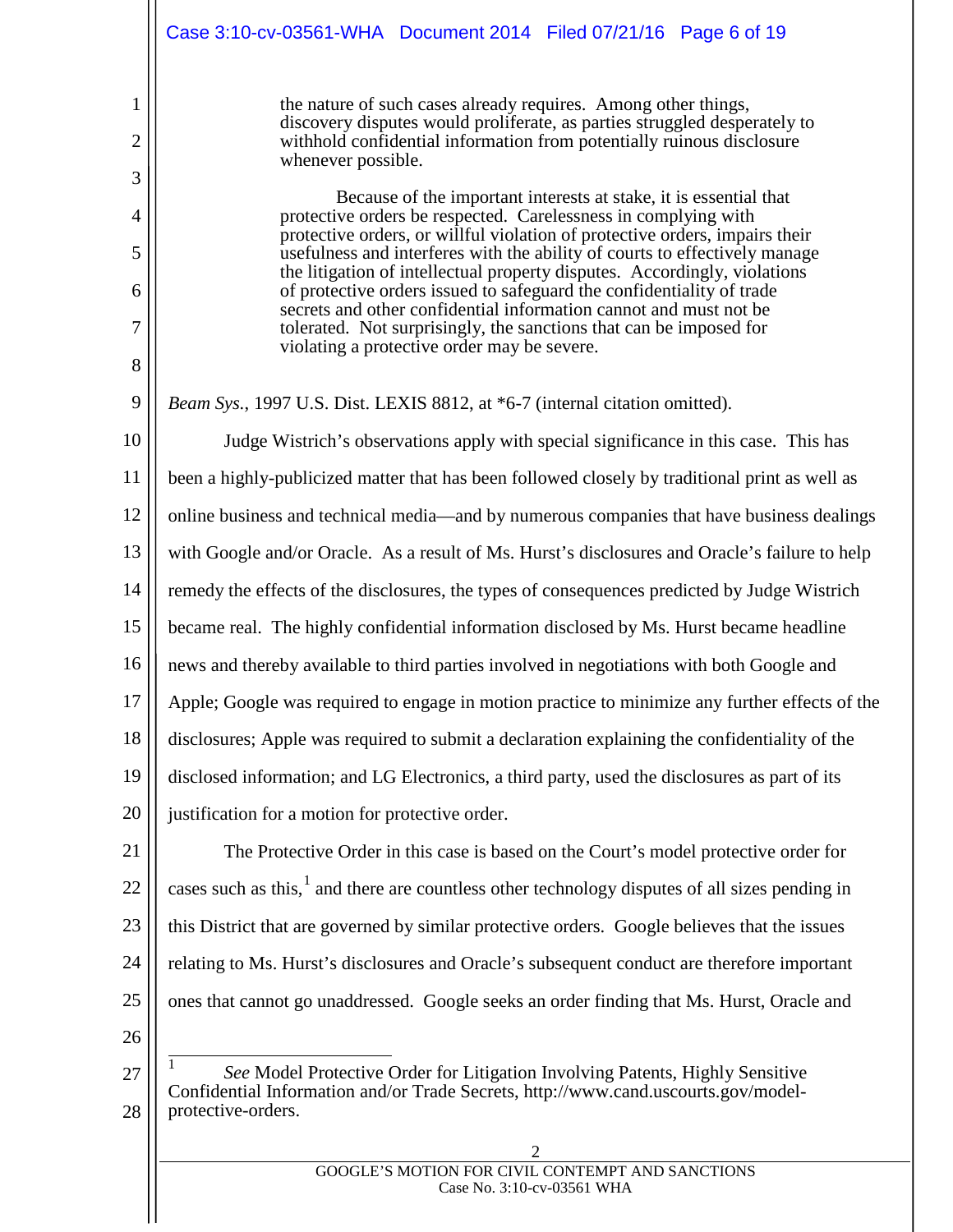3 Oracle's other outside counsel at Orrick, Herrington & Sutcliffe LLP violated the Protective Order, requiring Oracle and its counsel to reimburse Google for the amounts it spent to address Ms. Hurst's disclosures, and granting such other relief as the Court deems appropriate.

#### **STATEMENT OF FACTS**

The facts relevant to this motion are straightforward and not in dispute.

6 7 8 9 10 11 12 13 14 15 At a discovery dispute hearing before Magistrate Judge Ryu on Thursday, January 14, 2016, Oracle's counsel Annette Hurst disclosed in open court two types of information that had been produced in discovery and designated as "Highly Confidential – Attorneys' Eyes Only" under the Protective Order, namely: (1) deposition testimony of a Google witness regarding the confidential financial details—both a specific dollar amount and a revenue share percentage—relating to a confidential agreement between Google and third party Apple (the "Apple Confidential Information"); and (2) the amounts of revenue and profits that Oracle claimed Google earned from Android, which were derived from confidential internal Google reports (the "Google Confidential Information"). Jan. 14, 2016 Tr. at 4:10-12, 6:18-20, 29:23-25.

16 17 18 19 20 21 22 23 Ms. Hurst was aware at the time of her disclosures that the Apple Confidential Information was designated as confidential, *id.* at 30:9-10, knew that the proceedings were taking place in open court, and was aware, either at the time of the disclosure or shortly thereafter, while she was still in the courtroom, that at least one member of the press was present. ECF 1442-1 (Hurst Decl.) at 3, ¶ 9. Ms. Hurst has been actively involved in the conduct of discovery in this case since the 2014 proceedings on remand began. As an officer of the court, she was required to know that the Google Confidential Information had also been designated as "Protected Material" under the Protective Order. $2$ 

24

1

2

4

5

At the hearing, Google's counsel raised immediately with Judge Ryu the confidentiality

25

<span id="page-6-0"></span>26 27 28 2 Prior to the hearing, neither Ms. Hurst nor any of Oracle's other counsel gave notice to Google, in accordance with paragraph 5.2(b) of the Protective Order, that they reasonably expected to use or disclose the confidential Google or Apple information at the hearing. ECF 1438-1 (Bayley Decl.) at 1-2, ¶¶ 2, 4; ECF 1440-1 (Bayley Decl.) at 1, ¶ 2; ECF 1441-1 (Karwande Decl.) at 1, ¶ 2; ECF 1462-1 (Karwande Decl.) at 1, ¶ 2.

3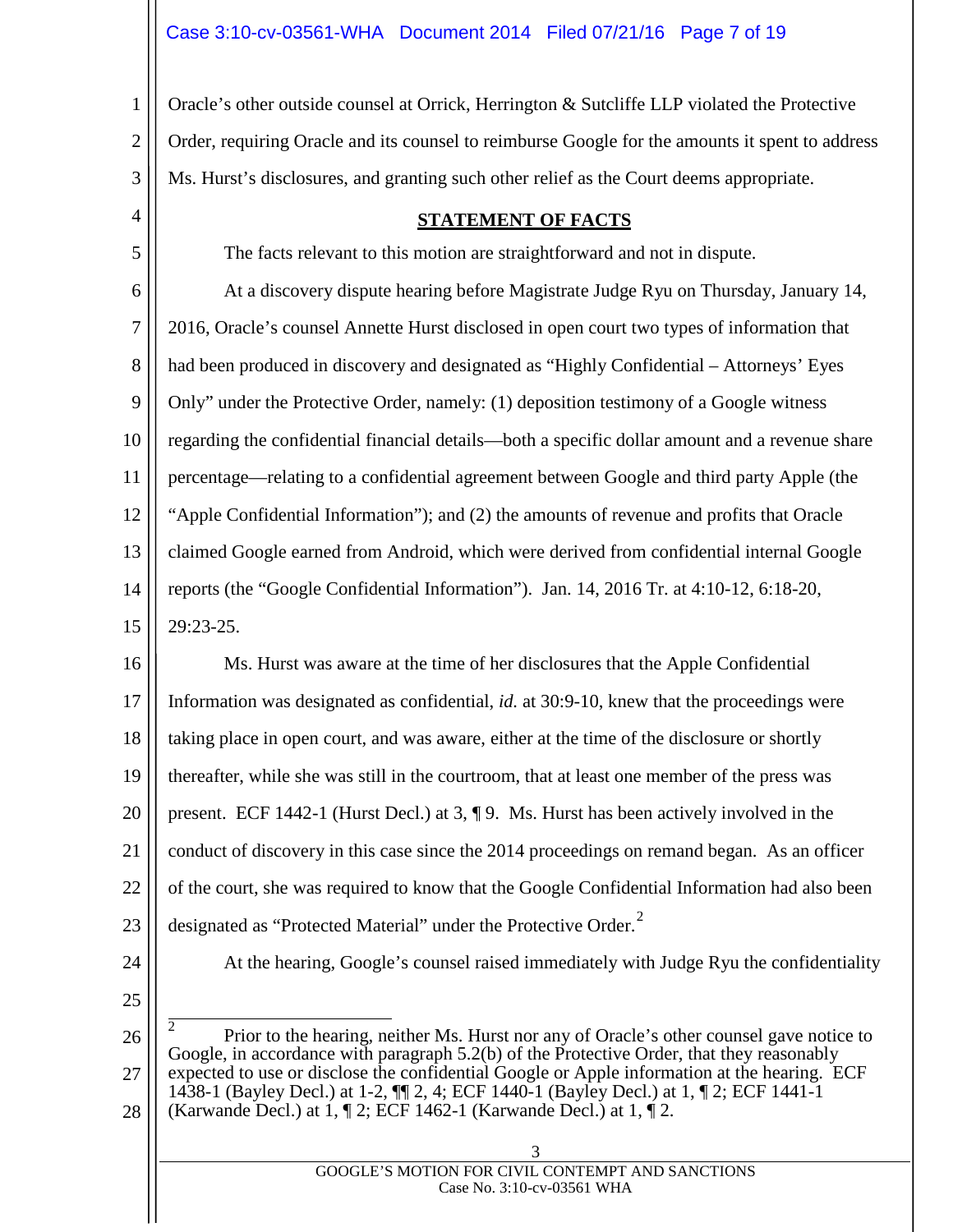#### Case 3:10-cv-03561-WHA Document 2014 Filed 07/21/16 Page 8 of 19

1 2 3 4 5 6 7 8 9 10 of the Apple Confidential Information and asked that Ms. Hurst's remarks be sealed. Jan. 14, 2016 Tr. at 30:2 – 30:7. Rather than acknowledge without qualification that the information was in fact designated confidential and should be sealed, Ms. Hurst first admitted that the information was "in a deposition that's confidential" but then, in the next breath, interrupted Google's counsel to state that "There's been a lot of public reports that Google pays Apple [a certain amount] a year. So, you know --." *Id*. at 30:9-10, 30:12-13. Ms. Hurst, however, cited no such "public reports" as the basis for her disclosure and had specifically referenced the admittedly confidential deposition transcript as the source of her disclosure. Following Ms. Hurst's statement, Judge Ryu indicated that she would "take a look at" Google's request to seal. *Id.* at 30:14-16, 31:2-3.

11 12 13 14 15 16 17 18 19 The following Tuesday morning, January 19, Google's counsel Robert Van Nest sent a letter to Oracle's counsel Peter Bicks and Ms. Hurst, in which Mr. Van Nest asked Oracle to join Google in a request to seal the portions of the transcript—which had not yet been made available to the public—containing Ms. Hurst's disclosures, and requested Oracle's response by noon on January 20. ECF 1438-1 (Bayley Decl.) at 2, ¶ 6; ECF 1440-1 (Bayley Decl.) at 1-2, ¶ 5; ECF 1441-1 (Karwande Decl.) at 1, ¶ 4; ECF 1462-1 (Karwande Decl.) at 1-2, ¶ 6. Oracle's counsel did not respond to the letter. *Id.* That afternoon, Judge Ryu entered an "Order Re New Submission" in which she, inter alia, denied Google's oral request to seal. ECF 1434 at 2.

20 21 22 23 24 25 26 27 Late on the afternoon of the next day, January 20, the transcript of the January 14 hearing was made available at the public viewing station in the clerk's office, as ECF 1437. The following day, January 21, articles began appearing that reported the disclosed information as headline news, cited the transcript as the source of the information, and quoted Ms. Hurst's disclosures regarding the Apple Confidential Information. One of the first such articles specifically noted that "Rumors about how much Google pays Apple to be on the

28

4 GOOGLE'S MOTION FOR CIVIL CONTEMPT AND SANCTIONS Case No. 3:10-cv-03561 WHA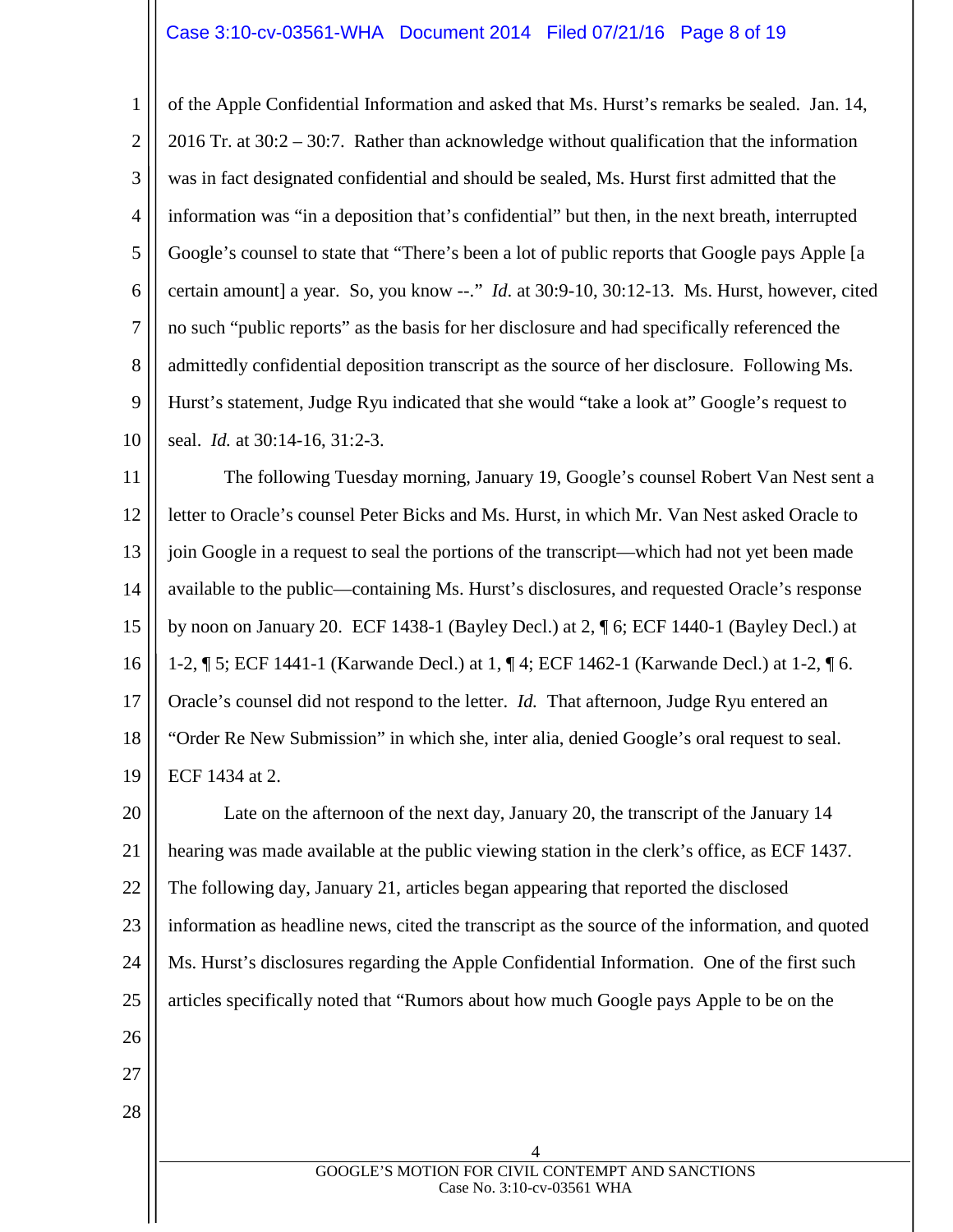## Case 3:10-cv-03561-WHA Document 2014 Filed 07/21/16 Page 9 of 19

iPhone have circulated for years, but the companies have never publicly disclosed it."  $3$ 

1

2 3 4 5 6 7 8 9 On Wednesday, January 20, the day after Judge Ryu's Order, Google filed a motion for reconsideration and to redact and seal. ECF 1438. Third party Apple filed a declaration in support of Google's motion, in which Apple confirmed the confidentiality and commercial sensitivity of the Apple Confidential Information and explained the competitive harm that Ms. Hurst's disclosure would cause. ECF 1439 (Fithian Decl.) at 1-2,  $\P$  3-6. In accordance with instructions from the clerk's office, Google re-filed the motion as two separate motions the next day. ECF 1440, 1441. Later that day, Oracle filed a response to Google's original motion, together with a declaration from Ms. Hurst. ECF 1[4](#page-8-1)42, 1442-1. $<sup>4</sup>$ </sup>

10 11 12 13 14 15 16 17 18 19 Surprisingly, Oracle's January 21 response—which was signed by Ms. Hurst and bore the names of five other Orrick attorneys—explicitly stated that "Oracle takes no position on the relief requested." ECF 1442 at 1. In the response, Oracle and Ms. Hurst did not admit that the disclosed information was confidential and that it should not have been disclosed. Nor did Ms. Hurst or Oracle agree that, based on the Google and Apple declarations, the transcript portions should be sealed to minimize any further harm to Apple and Google. Oracle and Ms. Hurst instead devoted the three-page response to a hodgepodge of excuses and rationalizations for Ms. Hurst's disclosures. That filing thereby exacerbated the harm at a time when Oracle and Ms. Hurst were on notice of the disclosure and amounted to obstruction of Google's efforts to remedy Ms. Hurst's disclosures.

20 21 22 23 Oracle first argued in the January 21 response that Google had waived its right to object, *id.* at 1, a position that Judge Ryu later found to be "without merit." *See* ECF 1541 at 4. Oracle next argued that the disclosures were proper because they were made in the course of an exchange with the Court—ignoring that the disclosures were simultaneously also made

<span id="page-8-0"></span><sup>24</sup> 25 26  $\frac{3}{3}$  Google will refrain from repeating herein the specific disclosures made by Ms. Hurst or identifying the articles that publicized the disclosures—many of which included the disclosed information in their titles. The articles have been previously cited to the Court and can be provided again under seal if Oracle, in its response to this motion, disputes their content or timing.

<span id="page-8-1"></span><sup>27</sup> 28 <sup>4</sup> Oracle also later advised Google that Oracle's January 21 filing should be considered Oracle's response to Google's letter requesting Oracle to join Google in a request to seal the transcript. ECF 1462-1 (Karwande Decl.) at  $2, \P$  6.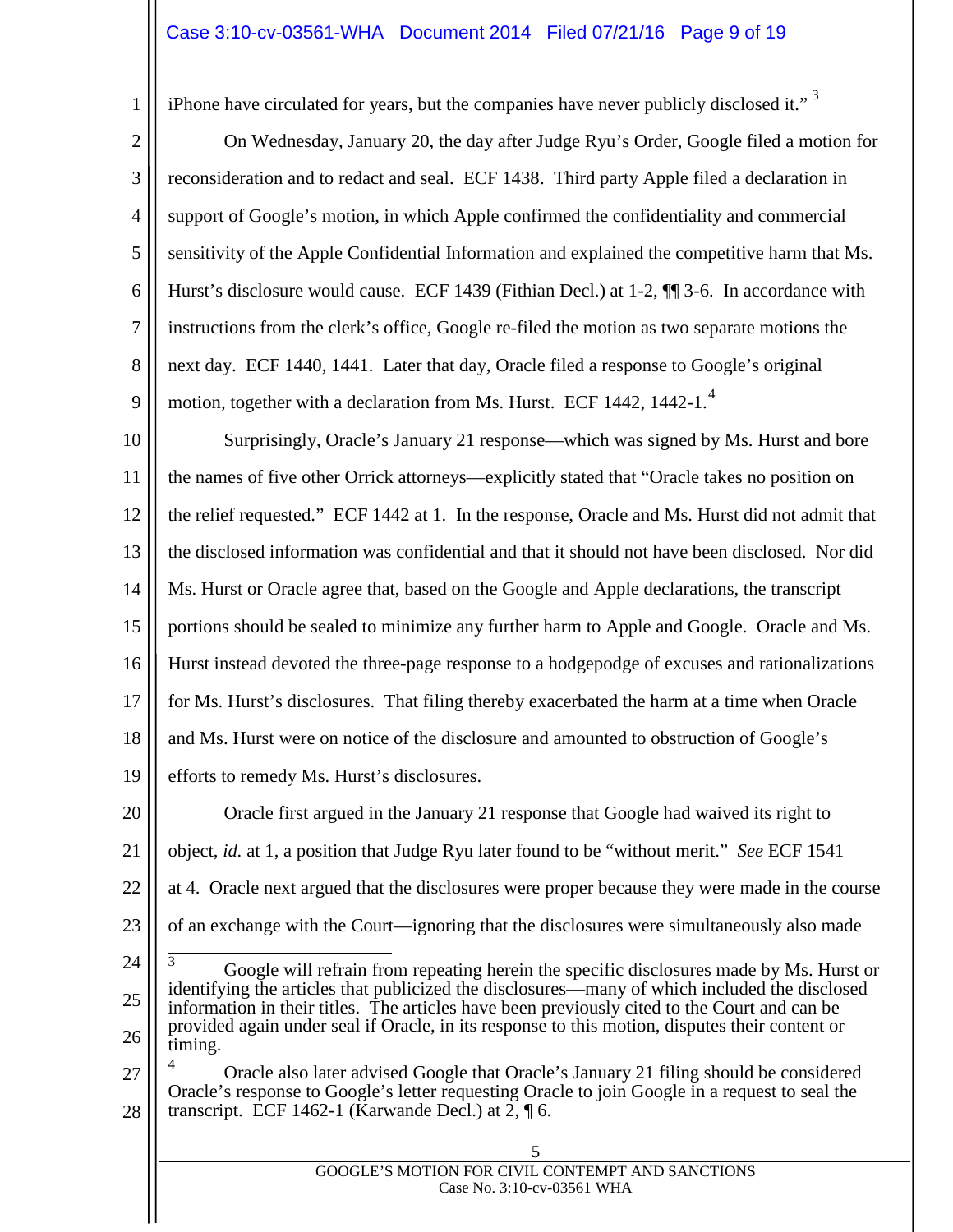## Case 3:10-cv-03561-WHA Document 2014 Filed 07/21/16 Page 10 of 19

1 2 3 4 5 6 7 8 9 10 11 to members of the press (and any members of the public) who were present and to whom Oracle's counsel was not permitted to disclose confidential information. *Id.* Oracle then argued that Ms. Hurst did not "reasonably expect" in advance of the hearing to make the disclosures, which was irrelevant in light of Ms. Hurst's awareness, at the time she made the disclosures, that the information was designated confidential. *Id.* Oracle's fourth argument was the equally irrelevant assertion that the disclosed subject matter had been discussed in the parties' meet and confer discussions prior to the hearing and that Ms. Hurst's disclosures should therefore not have been a surprise to Google. *Id.* at 1-3. Finally, Oracle argued that it expected to introduce the disclosed information at trial and/or to discuss it in pretrial motions, that Oracle believed that the information would not be sealed when and if it was so used, and that Google's motion was therefore "merely a delaying action." *Id.* at 3.

12 13 14 15 16 17 18 19 In her declaration filed in support of Oracle's response, Ms. Hurst acknowledged that, as she was leaving Judge Ryu's courtroom on January 14, she "observed that a journalist I recognize . . . was present in the courtroom." ECF 1442-1 at 3, ¶ 9. She also stated that the "only press reports referencing this issue that I have located are dated January 21 . . . and describe Google's written motion to seal." *Id.* Ms. Hurst made no mention in her declaration of the fact that the articles published on the afternoon of January 21 had quoted Ms. Hurst's disclosures and cited specifically to the transcript that Oracle had refused to agree should be sealed.

20 21 22 23 24 25 26 The day after the parties' January 21 filings, Judge Ryu entered an order sealing the transcript pending resolution of Google's motions. ECF 1444. Judge Ryu then granted, on January 26, Google's motion for leave to file a motion for reconsideration as to the Apple Confidential Information. ECF 1450. Three days later, Google filed its motion for reconsideration, together with two additional declarations. ECF 1462; ECF 1462-1; ECF 1462-2. Oracle filed a further response to that motion—and a second declaration of Ms. Hurst—on February 4. ECF 1478; ECF 1478-1.

27 28 In its February 4 filings, signed by Robert Varian on behalf of a group of six Orrick attorneys representing Oracle, Oracle again stated that it "takes no position" on whether the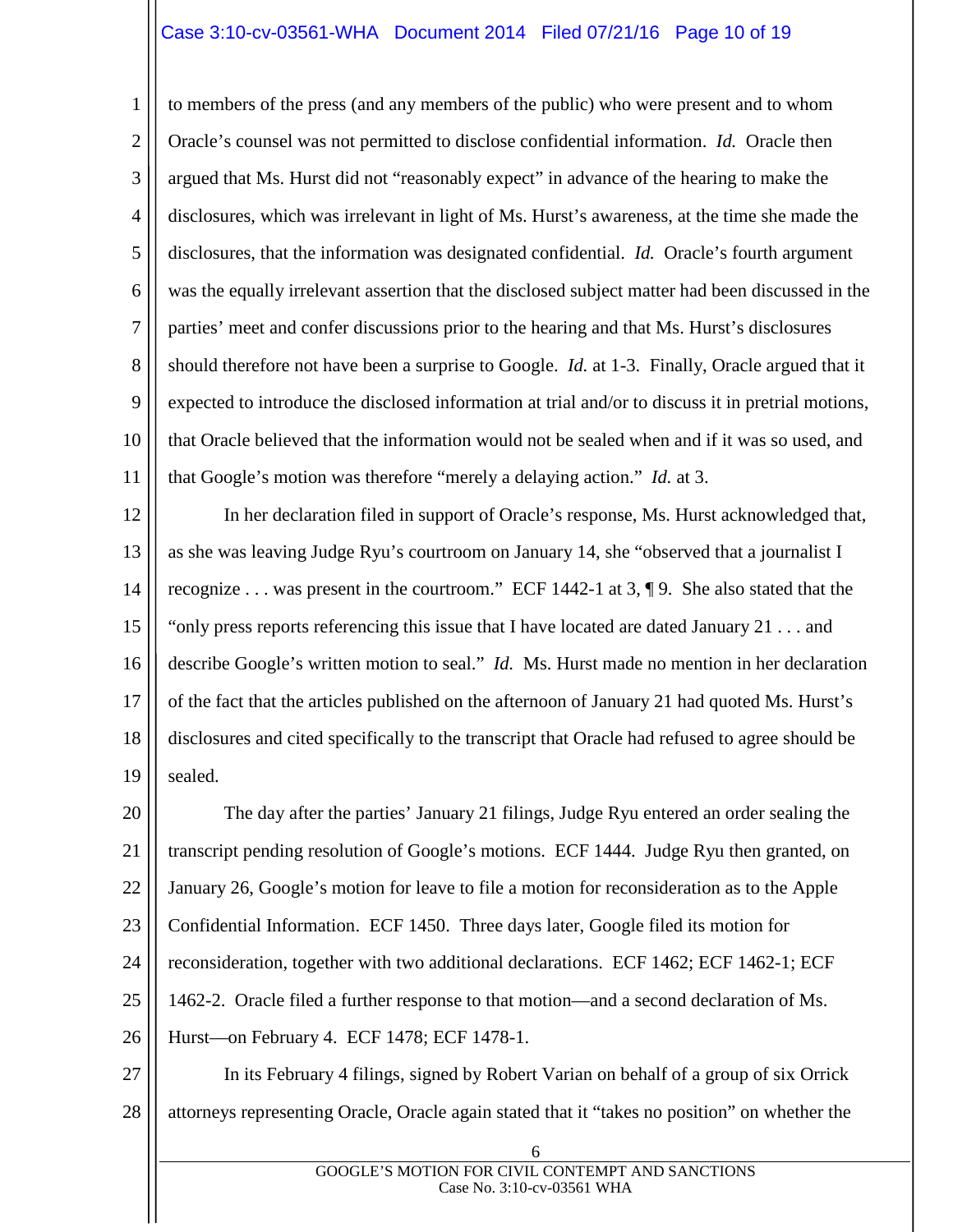# Case 3:10-cv-03561-WHA Document 2014 Filed 07/21/16 Page 11 of 19

1 2 3 4 5 6 7 8 9 10 transcript should be sealed. ECF 1478 at 1. Oracle repeated several of the excuses that it first aired in its January 21 filings or variations thereof, including that Ms. Hurst's disclosures did not violate the Protective Order because they were "orally to the Court in a hearing" and not "in documents disseminated to third parties," *id.*, that Google was at fault for not orally moving to seal the Google Confidential Information, *id.* at 1-2, 4, and that the disclosures were made "on the fly," "in connection with searching inquiries by the Court," *id.* at 2, and "in the course of a free-flowing discussion." *Id.* at 3. Oracle also argued, citing paragraph 12(b) of the Protective Order but ignoring the other portions of paragraph 12, that it had no obligation under the Protective Order to help remedy the disclosure because it had not "filed or disseminated" any "copies" of any protected material.<sup>[5](#page-10-0)</sup> *Id.* at 4.

11 12 13 14 On March 31, Judge Ryu entered an order sealing the transcript, finding that Google and Apple had shown good cause for the sealing and that Google had not waived its right to request that the transcript be sealed, had acted diligently, and had narrowly tailored its request. ECF 1541.

#### 15

#### **ARGUMENT AND CITATION OF AUTHORITIES**

16 17 18 19 20 21 22 23 24 25 As Oracle has acknowledged, ECF 1478 at 4, a finding of civil contempt and the imposition of remedies that are "wholly remedial" and/or necessary to ensure future compliance are appropriate when a violation of a court order is proven by clear and convincing evidence. *Accord, FTC v. Affordable Media, LLC*, 179 F.3d 1228, 1239 (9th Cir. 1999); *Falstaff Brewing Corp. v. Miller Brewing Co*, 702 F.2d 770, 778 (9th Cir. 1983) (civil contempt may be compensatory, "to compensate the contemnor's adversary for the injuries which result from the noncompliance"). The Ninth Circuit has made clear that "there is no good faith exception to the requirement of obedience to a court order." *In re Dual-Deck Video Cassette Recorder Antitrust Lit.*, 10 F.3d 693, 695 (9th Cir. 1993). In this context, moreover,

<span id="page-10-0"></span>26 27 28 5 In its January 21 response and February 4 filings, Oracle did not seek to justify Ms. Hurst's disclosure of the Apple Confidential Information based on citations to any "public reports" regarding that information. Even if it had, however, the record makes plain that Ms. Hurst's disclosure was not based on any public reports; it was based on confidential deposition testimony.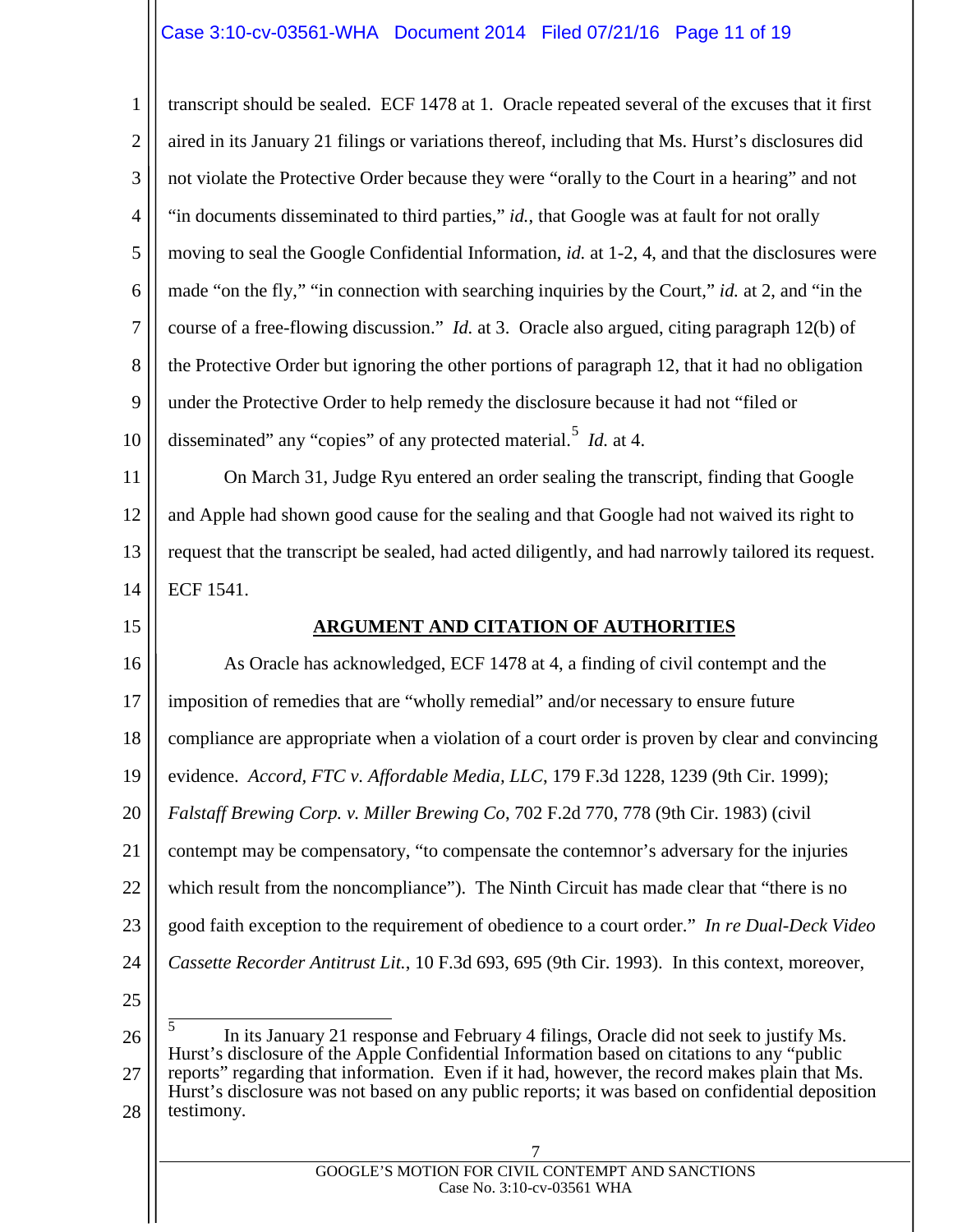## Case 3:10-cv-03561-WHA Document 2014 Filed 07/21/16 Page 12 of 19

1 2 3 4 contempt consists of disobedience of a court order "by failure to take *all reasonable steps within the party's power* to comply." *Id.* (emphasis added); *see also Lasar v. Ford Motor Co.*, 399 F.3d 1101, 1118 (9th Cir. 2005) ("'[t]he power to punish for contempts is inherent in all courts'") (quoting *Ex parte Robinson*, 86 U.S. 505, 510 (1873)).

5

6

7

## **A. Oracle's and Its Counsel's Violations**

The facts demonstrate clearly and convincingly that Oracle and its counsel violated the Protective Order in numerous respects.

8 9 10 11 First, Ms. Hurst disclosed publicly—to the members of the media (and any members of the public) present at the January 14 hearing—information that Oracle has acknowledged was produced and designated as "Highly Confidential – Attorneys' Eyes Only" under the Protective Order.

12 13 14 15 16 17 18 Second, even if Ms. Hurst's disclosures of the Apple and Google Confidential Information were inadvertent, Ms. Hurst knew, no later than when she left the courtroom that day, that she had disclosed highly confidential, protected information to at least one member of the media. ECF 1442-1 at 3, ¶ 9. She thereafter failed to "immediately" notify Google of that fact, as paragraph 12(a) of the Protective Order requires, or to inform the persons to whom her unauthorized disclosures were made of the terms of the Protective Order or request that those persons execute a Protective Order acknowledgement. Protective Order ¶¶ 12(c), 12(d).

19 20 21 22 23 24 25 26 27 28 Third, Ms. Hurst's and Oracle's actions and inactions following the disclosures were contrary to the requirements of the Protective Order that they "use [their] best efforts to retrieve all unauthorized copies of" the disclosed materials. Ms. Hurst and Oracle ignored Google's January 19 letter requesting that Oracle join Google in asking Judge Ryu to seal the transcript. ECF 1438-1 (Bayley Decl.) at 2, ¶ 6. They thereby prevented Google from filing a joint motion requesting that the transcript be sealed, and the transcript containing the disclosed information became publicly available the next day. Even thereafter, Oracle consistently and steadfastly refused—despite numerous opportunities to do so—to acknowledge that the transcript contained confidential information that should be sealed. Oracle thereby obstructed rather than facilitated mitigation of the disclosures.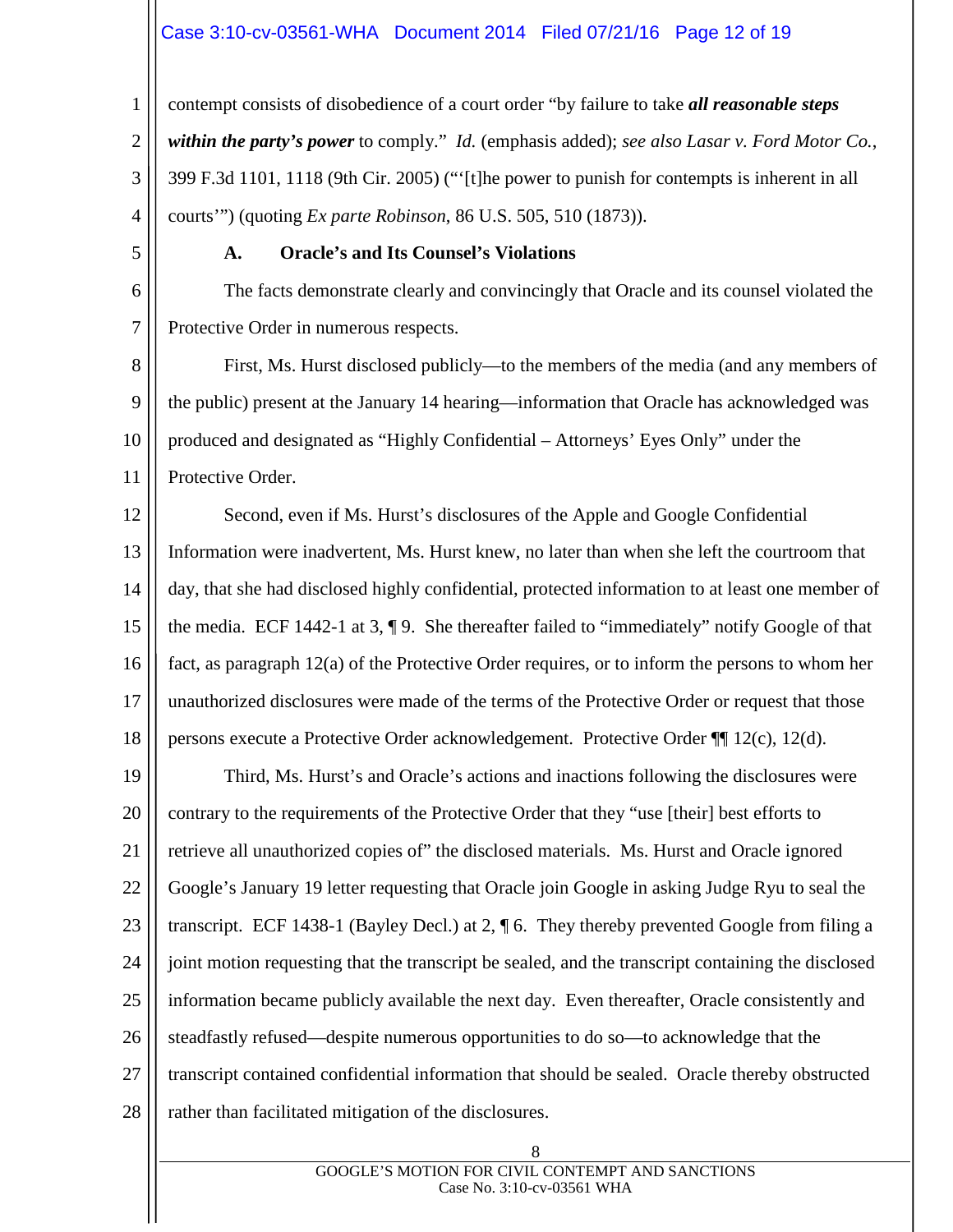# Case 3:10-cv-03561-WHA Document 2014 Filed 07/21/16 Page 13 of 19

1

2

3

4

5

6

7

8

9

10

11

12

13

14

15

16

17

18

19

20

21

22

23

24

25

26

27

28

Ms. Hurst's and Oracle's actions following the January 14 hearing make their conduct especially troublesome. At every turn, Oracle and its counsel failed to act as they should have following Ms. Hurst's disclosures:

• At the hearing on January 14, Ms. Hurst could have readily and without qualification acknowledged in response to Google's oral motion and the Court's inquiry that the information was in fact designated as highly confidential and agreed that it should be sealed, which would have been far more likely to result in Judge Ryu sealing the transcript and would have allowed Judge Ryu to caution any members of the public present at the hearing regarding dissemination of the information that Ms. Hurst had disclosed.

Ms. Hurst did not do so. Instead, she quibbled and engaged in misdirection about the information, stating that there had been "a lot of public reports" regarding the information she had disclosed based on confidential sworn deposition testimony.

• Once Ms. Hurst realized, leaving the hearing, that there was at least one reporter present during her disclosures, she could have cautioned the reporter regarding dissemination of the information she had disclosed and/or advised Google and/or the Court that she was aware that at least one reporter was present.

> She did not do so. Instead, she kept that information to herself and only shared it for the first time in her declaration filed a week later, on January 21.

• Oracle and its counsel could have responded positively to Google's counsel's January 19 letter to Mr. Bicks and Ms. Hurst—sent prior to Judge Ryu's initial ruling denying Google's oral motion to seal and before the transcript became available—requesting that Oracle join Google in its request to seal the transcript.

Oracle did not do so. Instead, Oracle ignored Google's letter altogether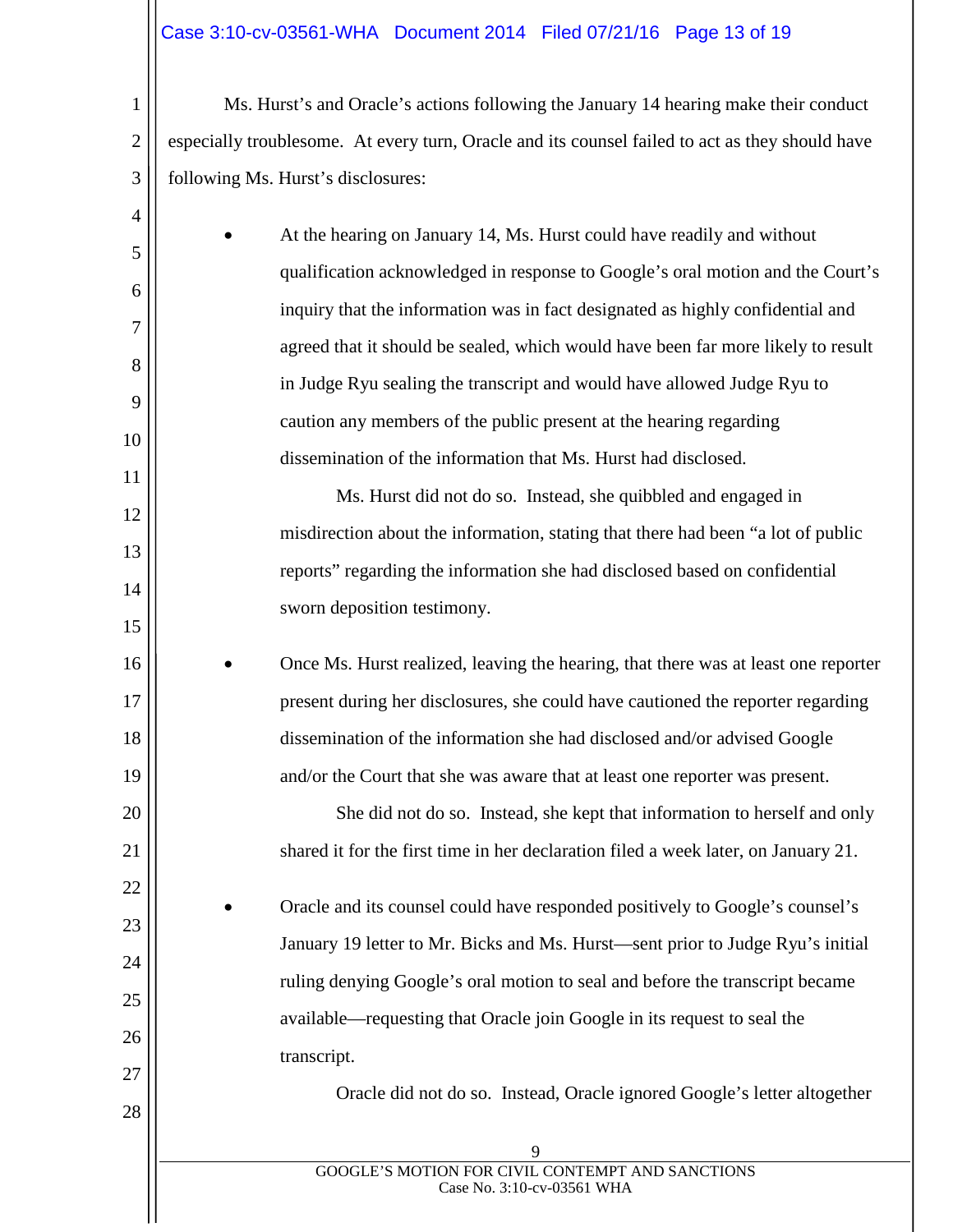and, the next day, the transcript was made available for inspection in the clerk's office following Judge Ryu's initial ruling on Google's oral motion.

• Finally, Oracle and its counsel could have agreed to the relief sought in Google's motions to seal the transcript, especially after both Google and Apple had filed declarations confirming the extremely confidential nature of the information.<sup>[6](#page-13-0)</sup>

> Oracle did not do so. Instead, it twice filed briefs in which it "took no position" on whether the transcript should be sealed and asserted its numerous excuses for Ms. Hurst's disclosures.

11 12 13 14 15 The conduct of Oracle and its counsel meets neither the "best efforts" standard of paragraph 12 of the Protective Order nor the Ninth Circuit's "all reasonable steps within the party's power" standard. The Protective Order contemplates inadvertent violations, and imposes an obligation to correct such violations. Even if Ms. Hurst's disclosures were inadvertent, her and Oracle's conduct thereafter was not.

16

1

2

3

4

5

6

7

8

9

10

## **B. Oracle's Excuses**

17 18 19 20 21 22 23 24 25 The excuses Oracle has advanced for its and Ms. Hurst's actions and inactions are not consistent with acceptable professional conduct before this Court and would reduce protective orders to irrelevant inconveniences. Oracle's excuses, if accepted, would permit an attorney in possession of other parties' highly confidential information that is subject to a protective order to: (1) disclose that information in open court without any prior notice to the Court or opposing counsel or any identification of the information as confidential, regardless of who is present in the courtroom; (2) keep to himself or herself actual knowledge that a person not authorized to receive the information was present for the disclosure; and (3) ignore or refuse to

<span id="page-13-0"></span>26 27 28 6 Oracle has never challenged the propriety of the designations of the disclosed information as "Highly Confidential" or Google's and Apple's declarations regarding the confidentiality of the information. And the parties have been permitted by both Judge Alsup and Judge Ryu to file such information under seal in this action after making such showings. *See, e.g.*, ECF 1374; ECF 1375 (J. Alsup Order); ECF 1388; ECF 1394 at 3 (J. Ryu Order); Apr. 19, 2016 Tr. at 7:15-17 (J. Alsup).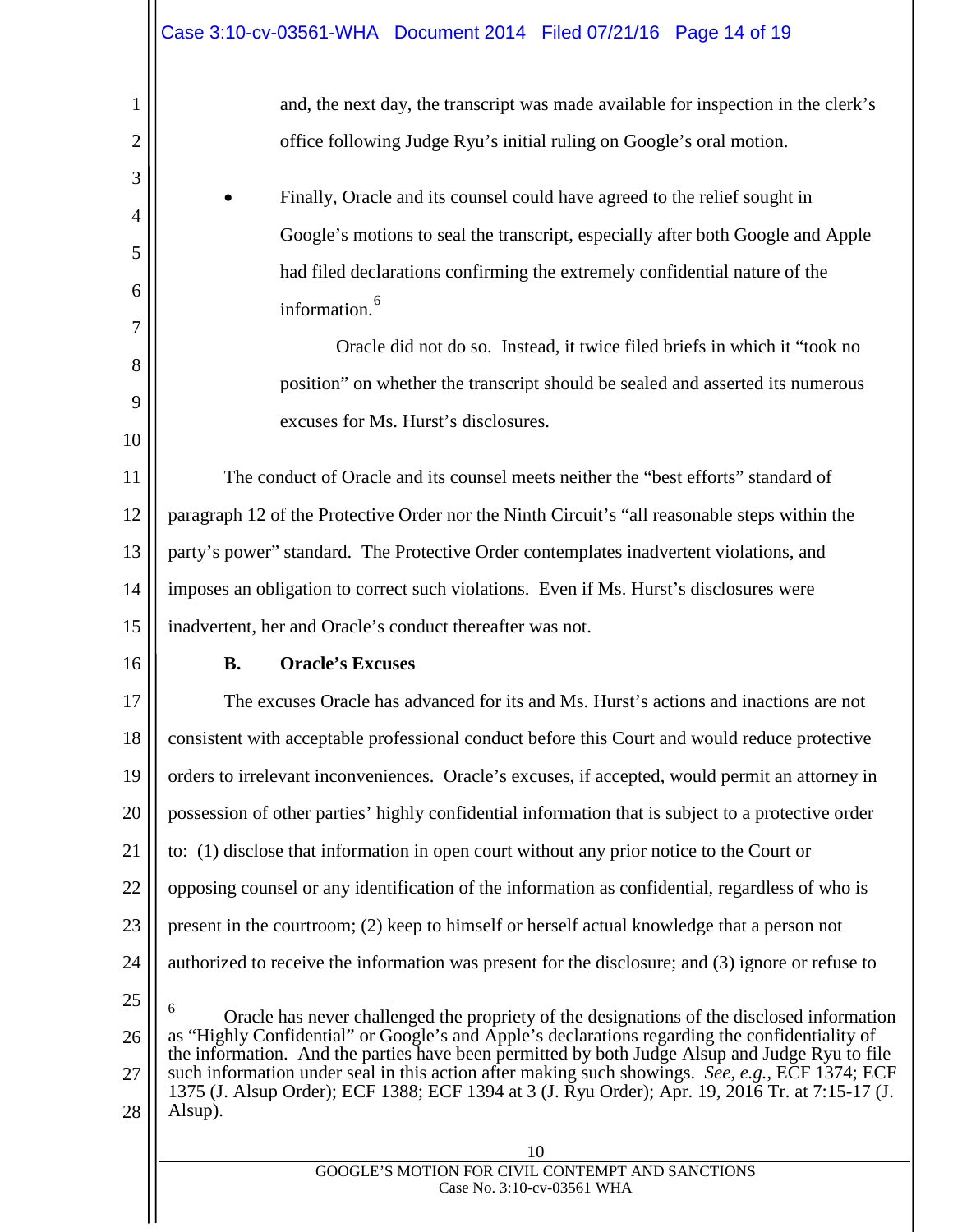# Case 3:10-cv-03561-WHA Document 2014 Filed 07/21/16 Page 15 of 19

join in reasonable efforts to minimize the effects of the disclosure and limit the availability to the media and to the public of the improperly disclosed information. Such conduct would jeopardize the efficacy of the protective orders under which discovery is conducted in countless cases such as this, both in this District and elsewhere.

5 6 7 8 9 10 11 12 13 14 15 16 17 18 19 20 21 22 23 24 25 26 27 Oracle's excuses—both individually and collectively—also do not mitigate against a finding of contempt. While Oracle asserts that Ms. Hurst's disclosures were permitted because she made them to Judge Ryu, Ms. Hurst also at the same time disclosed the information publicly. That is most assuredly not permitted under the Protective Order and violates section [7](#page-14-0)—both paragraph 7.1 and paragraph 7.3—of the Order.<sup>7</sup> Disclosures of confidential information in open court are not immune from scrutiny, and counsel in cases such as this must be aware at all times whether she or he is about to disclose protected confidential information. There are numerous mechanisms available through which counsel may communicate (and, in this case, have communicated) relevant facts to the Court and still maintain the confidentiality of the information, including requesting a sidebar conference, making a written rather than oral submission, tendering a transcript or document to the Court without orally revealing its contents, or even requesting that the courtroom be temporarily cleared of members of the press and public. Ms. Hurst availed herself of none of these familiar mechanisms.<sup>[8](#page-14-1)</sup> Similarly, Oracle's claim that the information would likely become public at trial or in connection with pretrial motions, ECF 1442 at 3, is not a reasonable justification (and was incorrect). A party cannot unilaterally justify disclosure of confidential information based on  $\overline{7}$  Paragraph 7.1 of the Protective Order provides, in part, that "Protected Material may be disclosed only to the categories of persons . . . described in this Order," and paragraph 7.3 identifies the categories of persons to whom information or materials designated "Highly Confidential – Attorneys' Eyes Only" may be disclosed. The listed categories do not include reporters or members of the public. <sup>8</sup> The Protective Order contains specific provisions regarding reasonably expected uses of Protected Material at a hearing. Protective Order ¶ 5.2(b). For purposes of this motion, Google accepts Ms. Hurst's attestations that she did not expect in advance of the hearing to disclose the information she in fact disclosed—but notes that Oracle argues at the same time that Google should not have been "surprised" about the disclosures, and that the subject matter of the disclosures was "the known subject matter of the dispute coming into the hearing." ECF 1442 at 1-2.

<span id="page-14-1"></span><span id="page-14-0"></span>28

1

2

3

4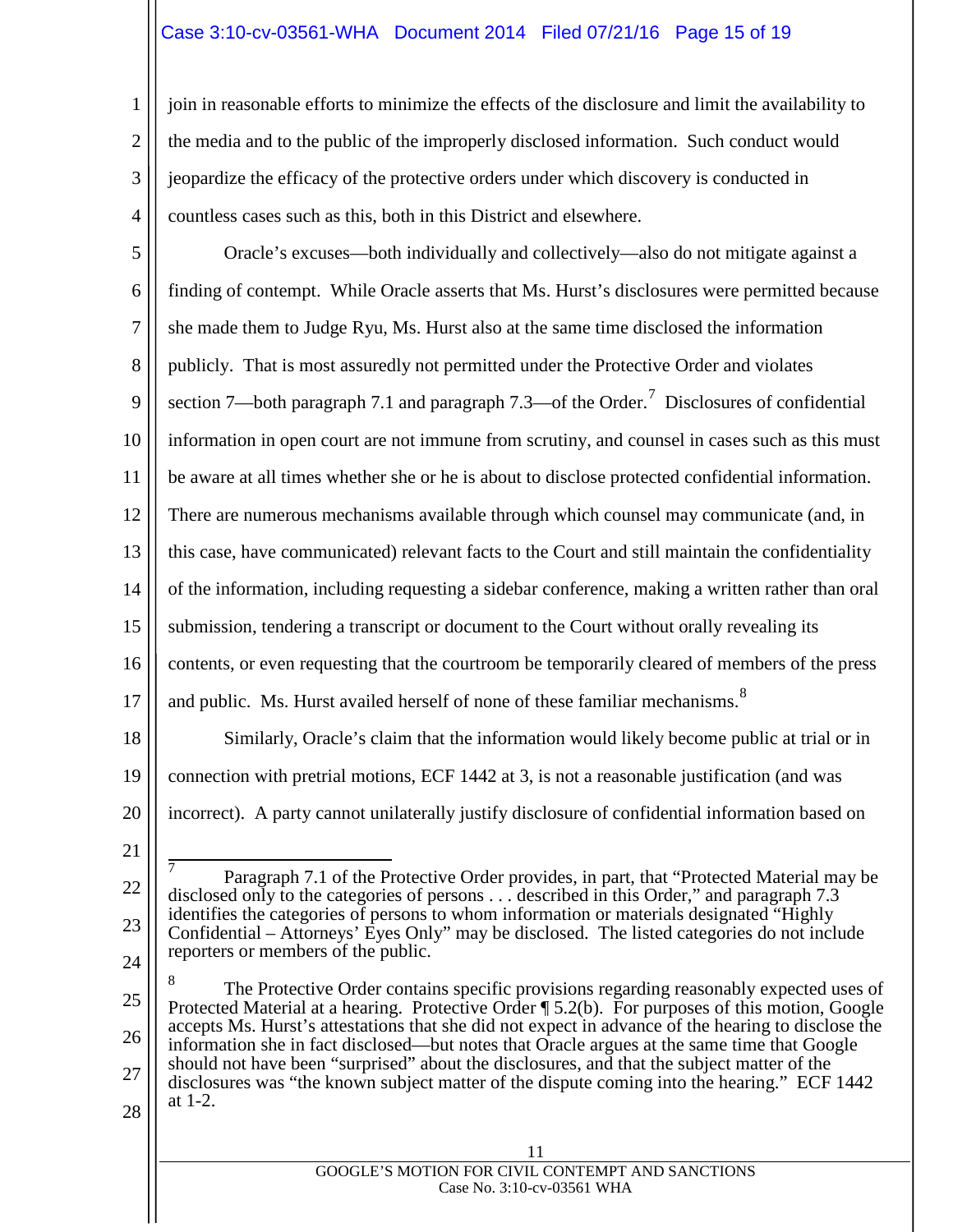# Case 3:10-cv-03561-WHA Document 2014 Filed 07/21/16 Page 16 of 19

1 2 3 4 5 6 7 8 9 10 its speculation or belief that the information will "likely" later be made public.  $9$  Such a presumptuous and speculative argument deprives the Court of its role in determining whether highly confidential party and third party information should in fact be made public over the objection of the disclosing parties. *See, e.g*., *United States v. Bazaarvoice, Inc*., No. 13-cv-00133-WHO, 2014 U.S. Dist. LEXIS 3244, at \*5 (N.D. Cal. Jan. 8, 2014) (sealing exhibits used at trial that "contain[ed] pricing and competitive information that could cause damage to the third parties if made public."). It also deprives the party that designated the information as Protected Material (and any third parties whose information is disclosed) of the protection to which they are entitled under the Protective Order and the opportunity to be heard before their confidential information is made public.

11

## **C. The Damage to Google**

<span id="page-15-0"></span>12 13 14 15 16 17 18 19 20 21 22 23 24 25 26 27 28 12 GOOGLE'S MOTION FOR CIVIL CONTEMPT AND SANCTIONS Case No. 3:10-cv-03561 WHA The issues presented by Oracle's and its counsel's conduct are not academic ones. Both Apple and Google filed declarations in support of Google's motions to seal the portions of the transcript containing Ms. Hurst's disclosures, which Judge Ryu found established good cause to grant the motions. ECF 1541 at 3-4 (finding good cause as to Google Confidential Information), 5 (finding good cause as to Apple Confidential Information). As those declarations explained regarding the Apple Confidential Information: 5. Disclosing this information to the public would pose a serious risk of competitive harm to Apple. Companies engaging in free-market competition ordinarily compete without perfect knowledge of their competitors' or business partners' financial status and business models. Maintaining the confidentiality of this information allows Apple to remain competitive in fast-moving markets, which ultimately benefits the public. If this information is disclosed, for example, third parties seeking to negotiate terms of a business relationship with Apple might leverage this information against Apple, thereby forcing Apple into an uneven bargaining position in future negotiations. . . . 6. In addition, competitors could potentially use this information to undercut Apple's business model and negotiation strategies. ECF 1439 (Fithian Decl.) at 2, ¶¶ 5, 6. 9 The Apple Confidential Information that Ms. Hurst disclosed did not become public at trial—which confirms that Oracle's speculation was incorrect.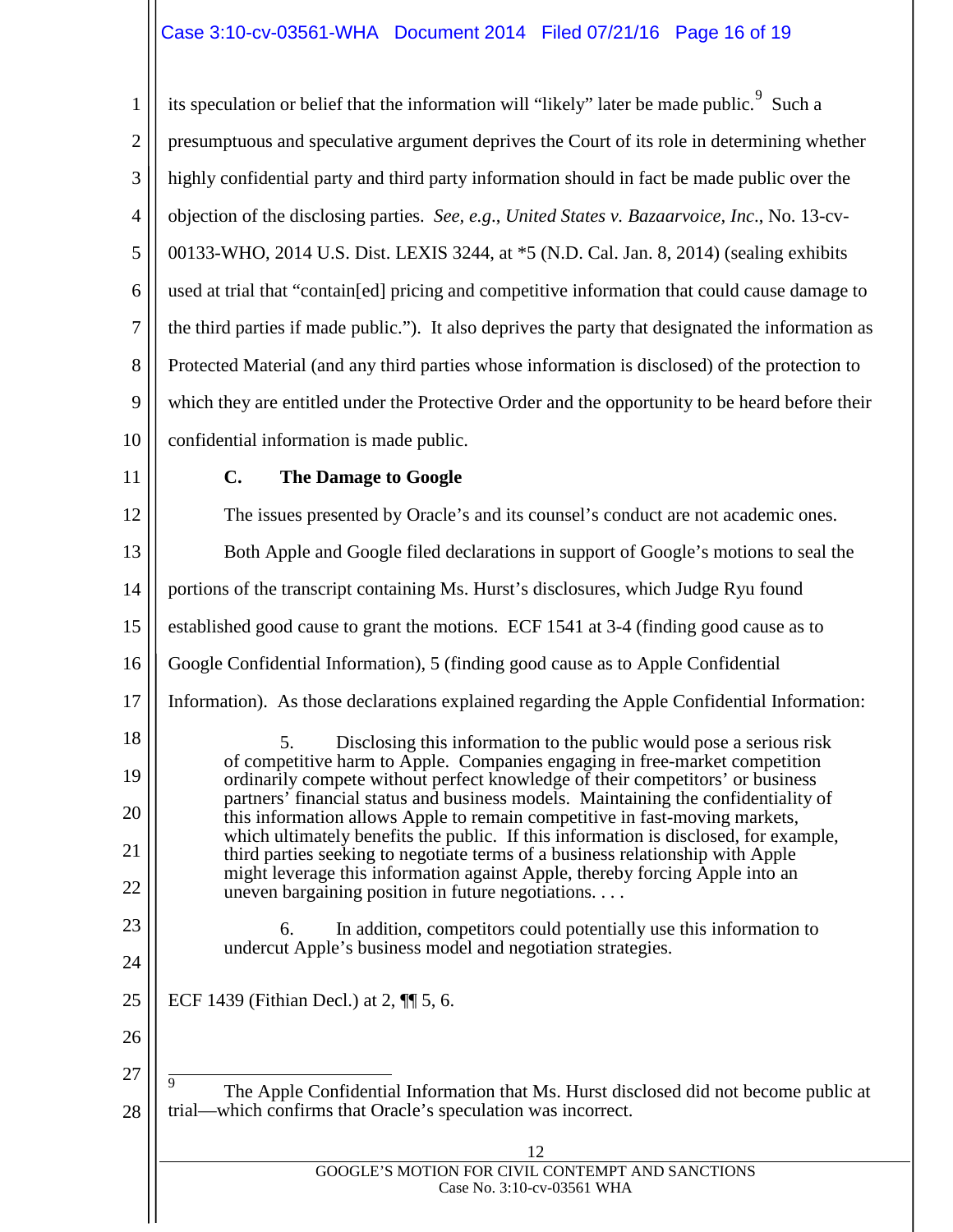|                  | Case 3:10-cv-03561-WHA  Document  2014  Filed 07/21/16  Page  17 of 19                                                                                             |
|------------------|--------------------------------------------------------------------------------------------------------------------------------------------------------------------|
| 1                | 3.<br>Google considers [the Apple Confidential Information] to be<br>extremely confidential and commercially sensitive and has always treated it as                |
| $\overline{2}$   | such. This information is subject to stringent confidentiality requirements<br>contained within the relevant agreement. Indeed, Google places strict limits on     |
| 3                | who has access to the terms of this agreement to ensure its confidentiality is<br>retained. Also, Google does not disclose this information to the public. Public  |
| 4                | disclosure of this information could severely and adversely impact Google's<br>ability to negotiate, among other things, similar terms with other third parties in |
| 5                | connection with similar agreements now or in the future.                                                                                                           |
| 6                | ECF 1462-2 (Hwang Decl.) at 1, 1 3. Google filed similar declarations regarding the Google                                                                         |
| $\boldsymbol{7}$ | Confidential Information. See ECF 1438-1 (Bayley Decl.) at 1, 11 2-3, ECF 1441-1                                                                                   |
| $8\,$            | (Karwande Decl.) at 1, $\P$ [2-3. As a result of Oracle's actions and inactions, the highly                                                                        |
| 9                | confidential information disclosed by Ms. Hurst became headline news and available to third                                                                        |
| 10               | parties involved in negotiations with both Google and Apple, thus making a reality the                                                                             |
| 11               | concerns outlined in these declarations.                                                                                                                           |
| 12               | In addition, even though discovery in this action was largely complete at the time of                                                                              |
| 13               | Ms. Hurst's disclosures, her disclosures were cited by a third party, LG Electronics, Inc.                                                                         |
| 14               | ("LGE"), in a request for a protective order filed after the disclosures were made and                                                                             |
| 15               | publicized. In its letter motion of February 12, 2016 addressed to Judge Ryu, LGE argued that                                                                      |
| 16               | its motion was justified, at least in part, by Oracle's disclosure of "highly sensitive competitive                                                                |
| 17               | information of Apple Inc. in open court that was promptly published in the national business                                                                       |
| 18               | press." ECF 1503 at 3. LGE's request confirms both the attention paid by third parties to this                                                                     |
| 19               | action, the significance third parties attach to the importance of protective orders governing                                                                     |
| 20               | disclosure of their confidential information, and the importance and sensitivity of this type of                                                                   |
| 21               | confidential information.                                                                                                                                          |
| 22               | Google was damaged, and forced to expend resources, as a result of the disclosures and                                                                             |
| 23               | Oracle's subsequent failure to mitigate the effects of its counsel's actions. Because of Oracle's                                                                  |
| 24               | refusal to join Google's request that the January 14 transcript be sealed—which could in and of                                                                    |
| 25               | itself have prevented the articles based on the transcript from appearing-Google was required                                                                      |
| 26               | to file: (1) its January 20 motion for reconsideration and to redact and seal, together with the                                                                   |
| 27               | declaration of Edward Bayley in support thereof, ECF 1438; ECF 1438-1; (2) its separate                                                                            |
| 28               | January 21 motions for leave to file a motion for reconsideration and to redact and seal, ECF                                                                      |
|                  | 13                                                                                                                                                                 |
|                  | GOOGLE'S MOTION FOR CIVIL CONTEMPT AND SANCTIONS<br>Case No. 3:10-cv-03561 WHA                                                                                     |
|                  |                                                                                                                                                                    |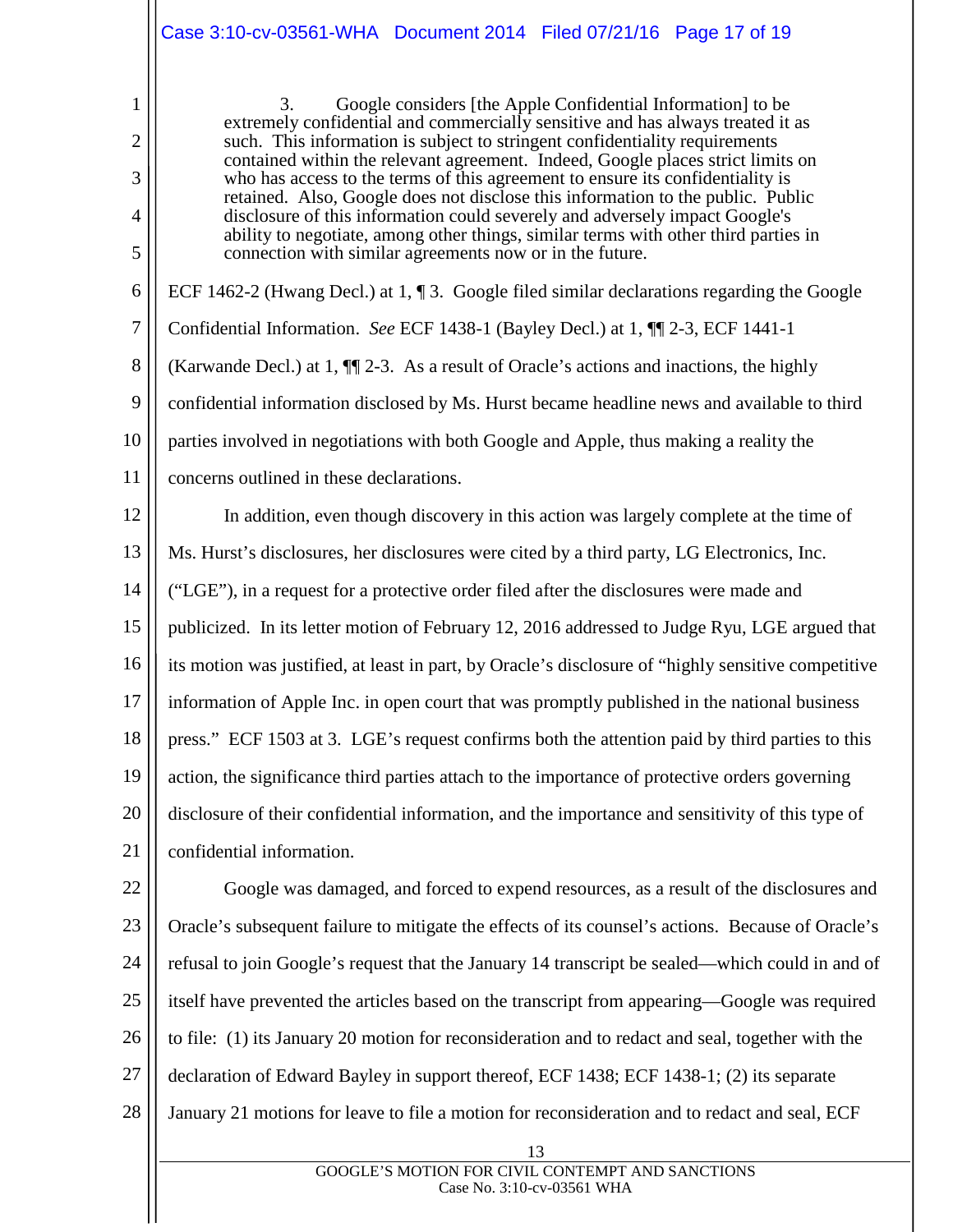1 2 3 4 5 6 7 8 1440; ECF 1441, and the declarations of Edward Bayley and Maya Karwande in support thereof, ECF 1440-1; ECF 1441-1; (3) its January 29 motion for reconsideration and the declarations of Renny Hwang and Maya Karwande in support thereof, ECF 1450; ECF 1450-1; ECF 1450-2; (4) its February 8 reply brief in support of its motion for reconsideration, ECF 1489; (5) its February 11 reply brief in support of its motion to redact and seal, ECF 1501; (6) its response to the Court's initial order regarding LGE's request for a protective order, ECF 1497, and its portion of the joint LGE letter to Judge Ryu, ECF 1503; (7) its January 27 and June 29 precis letters regarding this motion, ECF 1457; ECF 1991; and (8) this motion.

9 10 11 12 13 14 15 16 17 18 19 20 21 In view of the above, Oracle and its counsel should be ordered to reimburse Google for the attorneys' fees and costs necessitated by their violations of the Protective Order, including all fees incurred not just for this motion, but also for the filings that were necessary to reclaim protection of the confidential information or were otherwise necessitated by the disclosures. Such relief has regularly been awarded in similar cases. *See, e.g.*, *Bradford Techs., Inc. v. NCV Software.com*, No. C 11-04621 EDL, 2013 U.S. Dist. LEXIS 1592, at \*22-24 (N.D. Cal. Jan. 3, 2013) (award of costs and fees for protective order breach "justified under both the Court's contempt power as well as Federal Rule of Civil Procedure 37(b)(2)(C)."); *Harmston v. City & Cty. of S.F*., No. C 07-01186 SI, 2008 U.S. Dist. LEXIS 9622, at \*8-9 (N.D. Cal. Jan. 29, 2008) (awarding attorneys' fees and costs for protective order violation under civil contempt power); *Colaprico v. Sun Microsystems, Inc*., No. 90-20610 SW, 1994 U.S. Dist. LEXIS 21853, at \*10-12 (N.D. Cal. Aug. 22, 1994) (using court's inherent contempt authority to award attorneys' fees and costs for breach of protective order).<sup>[10](#page-17-0)</sup>

22

23

Such a sanction is warranted here. Ms. Hurst disclosed both party and non-party

<span id="page-17-0"></span>24 25 26 27 28 10 *See also, e.g.*, *Falstaff Brewing Corp.*, 702 F.2d at 784 ("failure to obey the protective discovery order exposed counsel and Falstaff to liability under Rule 37(b)(2) for the resulting costs and attorney's fees."); *Apple, Inc. v. Samsung Elecs. Co., Ltd.*, No. 5:11-cv-01846-LHK (PSG), 2014 U.S. Dist. LEXIS 11778, \*52 (N.D. Cal. Jan. 29, 2014) (awarding attorneys' fees under Rule 37(b) for disclosure that occurred because of inadvertent failure in redaction); *Life Techs. Corp. v. Biosearch Techs., Inc.,* No. C-12-00852-WHA (JCS), 2012 U.S. Dist. LEXIS 63974, \*40 (N.D. Cal. May 7, 2012) (ordering payment of fees and costs for violation of local patent rule that limited disclosure of confidential information until a protective order is issued by the Court because Rule  $37(b)(2)$  "require[s] [a] Court to order an offending to party to pay the reasonable attorney fees and costs caused by its failure.").